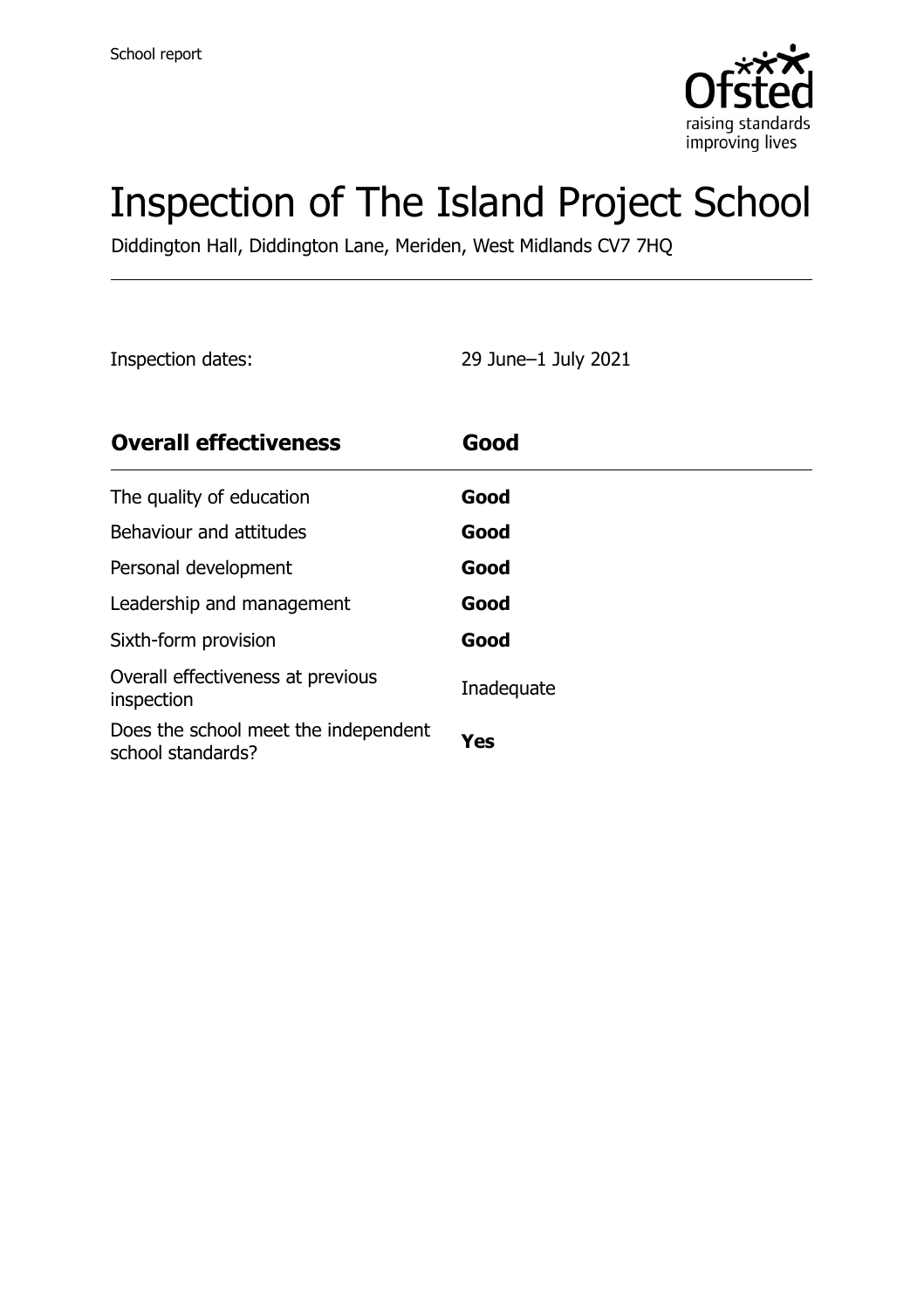

#### **What is it like to attend this school?**

Pupils at this school come first. Many of them come to the school having had a negative experience of school in the past. Staff quickly build strong relationships with the pupils. Parents value the support they and their child get from staff. They say that 'staff go the extra mile'. Pupils are happy and enjoy coming to school.

The high levels of staff supervision allow staff to deal with any incidents of challenging behaviour quickly. Typically, school is an orderly and calm environment. If pupils are unkind to each other staff are quick to intervene. As a result, pupils say they feel safe.

Leaders have high expectations of what pupils can achieve. This means getting some qualifications. Many pupils achieve this. It also means learning the skills needed for their next steps in education or employment and training and independent living. Building pupils' self-esteem and confidence is a key priority in the curriculum. Pupils become more confident and independent through activities such as shopping at the local supermarket and trips to Birmingham Botanical Gardens.

#### **What does the school do well and what does it need to do better?**

Leaders plan the curriculum around what they want each pupil to achieve. It is tailored to their needs and ambitions and what they have learned before. It is based on the core subjects of English, mathematics and personal, social, health and economic (PSHE) education. Pupils experience a broad range of subjects through topic-based work and accredited courses in the sixth form. Many pupils achieve qualifications in English, mathematics and/or personal progress awards. However, not all pupils get a qualification in both English and mathematics. This affects the options available to them in the future.

Staff use the daily planning and debrief sessions well to plan an individual pupil's timetable. Learning builds on what has been taught before and prepares pupils for what comes next. The focus is on ensuring that pupils have a high success rate. Previous learning is revisited. This builds pupils' confidence and helps them to remember what they have learned. Work in pupils' learning journey shows how they are making progress. For example, they can learn how to sort laundry, work a washing machine, and then go to a laundrette in the local community to do their washing.

Staff have regular training on how to deliver the curriculum. Leaders check how well staff do this. They support staff who may need extra help by showing them how to deliver a lesson. Leaders plan and deliver whole-staff training on how to meet the needs of pupils with autism. As a result, staff are highly skilled at using different ways to help pupils learn. Mostly, pupils engage in their learning. When pupils lose focus or find it hard to settle, staff are quick to intervene. Because they know the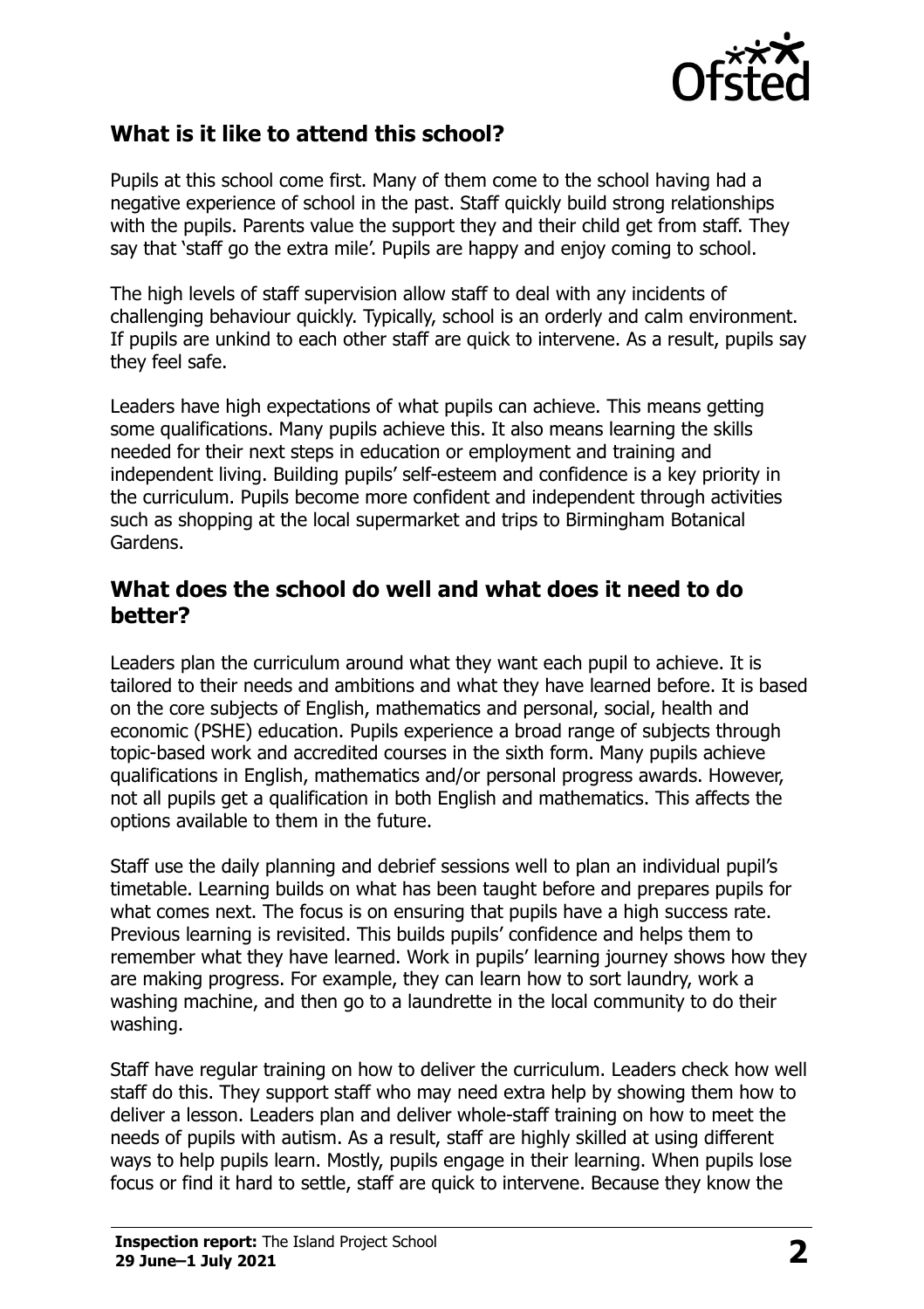

pupils' needs well, they get them back on track. This may take longer for some pupils than others.

Leaders give priority to the development of pupils' reading. Some pupils come to the school with a dislike of reading. Staff successfully use a variety of ways to overcome this. Curriculum leaders and members of the speech, language, and therapy team train staff in how to teach reading. Most teaching spaces have mini libraries and areas where pupils can read. Some pupils use these areas well.

Leaders prepare pupils well for their next steps. Learning is given a meaning. For example, the 'learn to earn' scheme teaches pupils the value of money and how to budget. Pupils can earn money by completing daily chores around the school. They can spend their wage at the end of the week, or they can save it. In the past, pupils have used their savings to pay for school trips. They have been able to vote for where they would like to go. This helps them to learn about democracy.

Leaders carefully check pupils' attendance. Consequently, many pupils have improved their attendance from low starting points. However, a small number of pupils who are regularly absent from school are affecting the overall attendance of the school. Therefore, the overall figure for attendance is low.

Leaders take care of their staff. Staff value the support which leaders give them for their professional development. As a result, staff morale is high.

Trustees have a good understanding of their roles and responsibilities. They are clear about the school's priorities for the future. The development of specific roles and responsibilities related to aspects of the school's work is working well. For example, the link governor for health and safety routinely checks that the school continues to meet the independent school standards. Record-keeping and documentation for health and safety are robust.

#### **Safeguarding**

The arrangements for safeguarding are effective.

Safeguarding systems are thorough. Staff know how to report concerns. Leaders address concerns quickly and effectively. Leaders work well with external agencies. For example, the police regularly visit the school and talk to pupils about people who help us. Leaders help families get extra help when they need it.

Adults who work at, or visit, the school are appropriately checked. Records are detailed and well organised. Staff receive regular training and updates. This has included county lines and gang awareness.

Leaders teach pupils how to keep themselves safe through the PSHE programme. Topics taught include online safety and healthy lifestyles.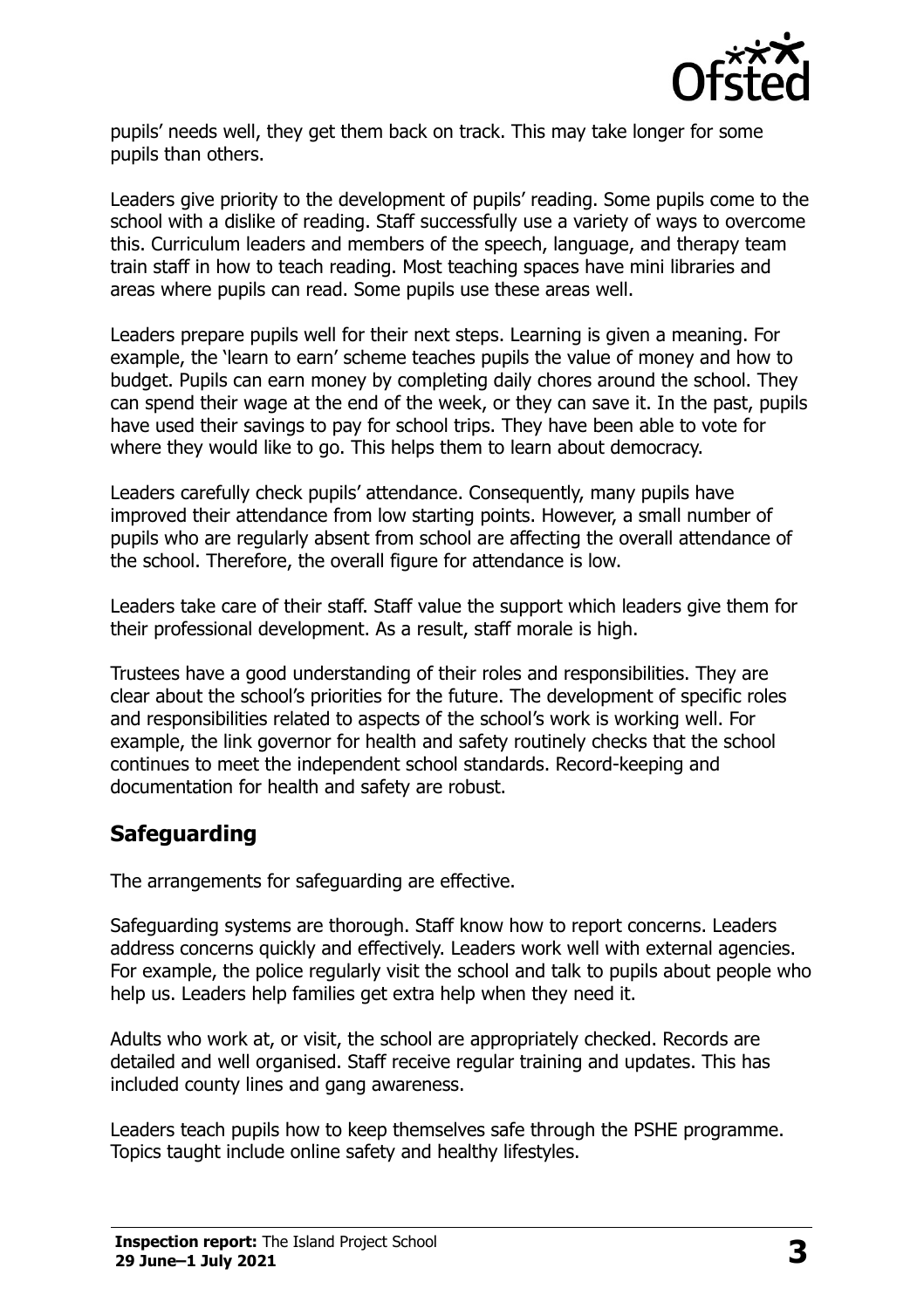

# **What does the school need to do to improve?**

### **(Information for the school and proprietor)**

- **Pupils can access a range of qualifications. Many pupils achieve qualifications in** English, mathematics and/or vocational subjects. However, not all pupils achieve a qualification in both English and mathematics. This may limit their options in the future. Leaders need to make sure that all pupils achieve accreditation, appropriate to their ability, in both English and mathematics before they leave the school.
- Leaders monitor pupils' attendance well. They use a range of strategies to improve attendance. For many individual pupils with particularly low starting points, this is beginning to have an impact. However, the regular absence of a small number of pupils is adversely affecting the overall attendance figure, which is low. This regular absence inhibits some pupils' progress and personal development. Leaders need to continue to work with parents and carers and outside agencies to improve the attendance of a few pupils who are regularly absent from school so that they make better progress.

### **How can I feed back my views?**

You can use [Ofsted Parent View](http://parentview.ofsted.gov.uk/) to give Ofsted your opinion on your child's school, or to find out what other parents and carers think. We use Ofsted Parent View information when deciding which schools to inspect, when to inspect them and as part of their inspection.

The Department for Education has further quidance on how to complain about a school.

If you are the provider and you are not happy with the inspection or the report, you can [complain to Ofsted.](http://www.gov.uk/complain-ofsted-report)

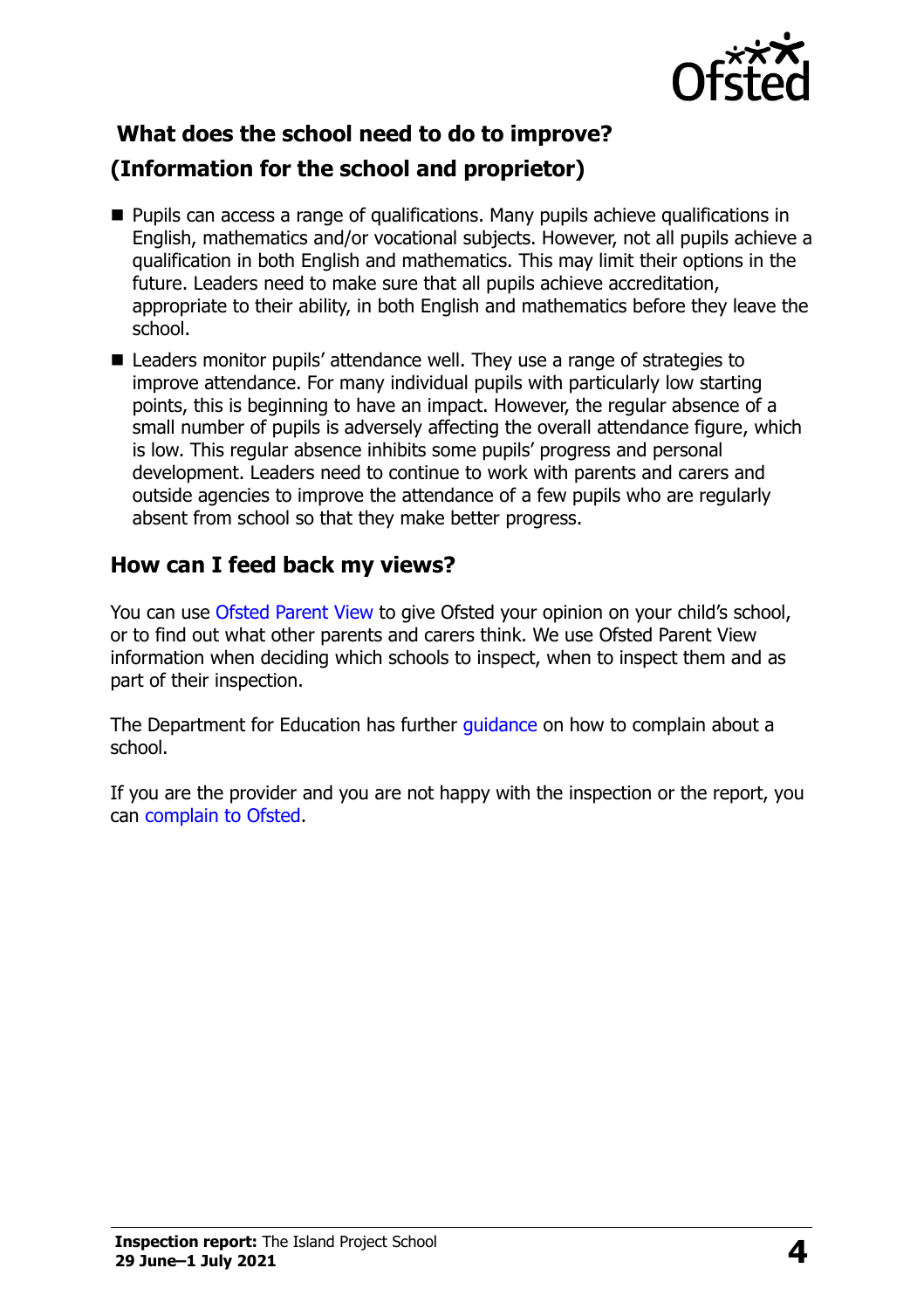

# **School details**

| Unique reference number                       | 135453                                               |
|-----------------------------------------------|------------------------------------------------------|
| <b>DfE registration number</b>                | 334/6010                                             |
| <b>Local authority</b>                        | Solihull                                             |
| <b>Inspection number</b>                      | 10193313                                             |
| <b>Type of school</b>                         | Other independent special school                     |
| <b>School category</b>                        | Independent school                                   |
| Age range of pupils                           | 5 to 19                                              |
| <b>Gender of pupils</b>                       | Mixed                                                |
| Gender of pupils in the sixth form            | Mixed                                                |
| Number of pupils on the school roll           | 16                                                   |
| Of which, number on roll in the sixth<br>form | 6                                                    |
| <b>Number of part-time pupils</b>             | $\overline{0}$                                       |
| <b>Proprietors</b>                            | Mrs Jacqueline Walters-Hutton                        |
|                                               | <b>Mrs Carol Howe</b>                                |
| <b>Chair</b><br><b>Principal</b>              | Mrs Jacqueline Walters-Hutton<br>Mrs Sarah Gallagher |
| <b>Annual fees (day pupils)</b>               | £48,000-£67,000                                      |
| Telephone number                              | 01675 442588                                         |
| <b>Website</b>                                | www.theislandproject.co.uk                           |
| <b>Email address</b>                          | admin@ipschool.co.uk                                 |
| Date of previous inspection                   | 22-24 May 2018                                       |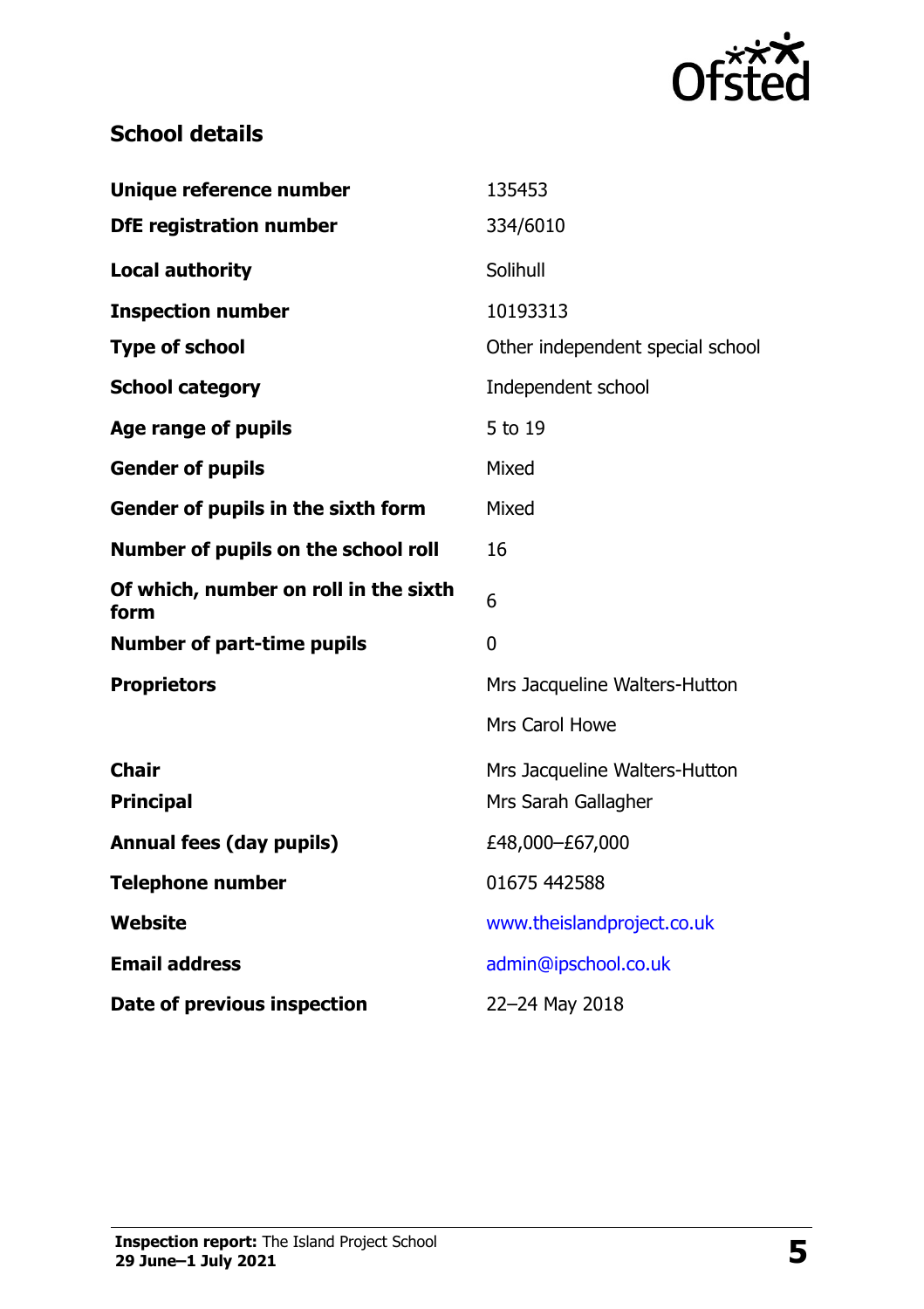

### **Information about this school**

- The school caters for pupils who have a diagnosis of autism and additional complex needs. All pupils have an education, health and care (EHC) plan.
- The school admits pupils from several local authorities in the region.
- The school does not use alternative provision.
- The school currently operates from one site in Solihull. There are plans to relocate the school to a new site near Shirley in the West Midlands. This is due to the likely impact of the High Speed Two (HS2) rail project. The relocation date is planned for September 2022.
- The school's last full inspection was in May 2018. A progress monitoring inspection was conducted in July 2019.

#### **Information about this inspection**

Inspectors carried out this inspection under section 109(1) and (2) of the Education and Skills Act 2008. The purpose of the inspection is to advise the Secretary of State for Education about the school's suitability for continued registration as an independent school.

The school meets the independent school standards. These are the requirements set out in the schedule to the Education (Independent School Standards) Regulations 2014.

This was the first routine inspection the school received since the COVID-19 (coronavirus) pandemic began. Inspectors discussed the impact of the pandemic with the school, and have taken that into account in their evaluation.

- Inspectors met with the principal, other senior leaders, proprietors and three members of the board of trustees, including the chair.
- Inspectors focused on English, mathematics, PSHE and reading. The lead inspector also looked at vocational studies in the sixth form. Inspectors discussed the curriculum design with the principal and curriculum leaders. Inspectors went to two of the team's lesson-planning meetings in the morning and the debrief sessions at the end of the school day. Inspectors also looked at pupils' work and visited lessons.
- An inspector examined the single central register of staff recruitment checks and met with the designated safeguarding leads.
- Inspectors looked at a range of documentation provided by the school. This included school policies, curriculum documents, health and safety documentation and information relating to attendance and behaviour.
- The lead inspector toured and checked the premises.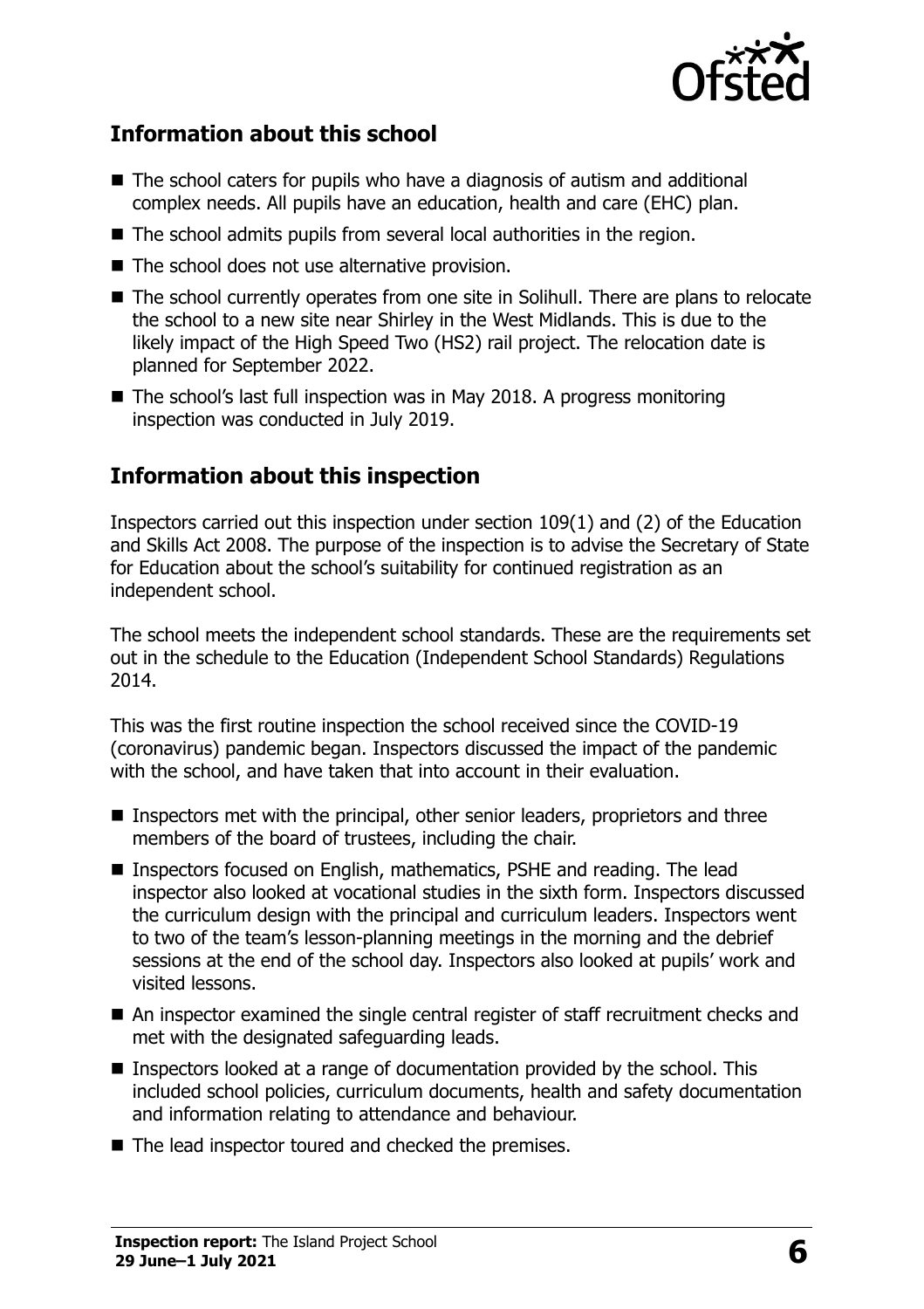

- $\blacksquare$  The lead inspector considered the 11 responses to the online questionnaire, Ofsted Parent View, including eight free-text responses, the 20 responses to Ofsted's staff survey and the five responses to Ofsted's pupil survey.
- Inspectors spoke informally to school staff, transport staff, parents, and pupils during the inspection.

#### **Inspection team**

Lesley Yates, lead inspector **Her Majesty's Inspector** 

Janet Satchwell **Contract Satchwell Contract Satchwell**